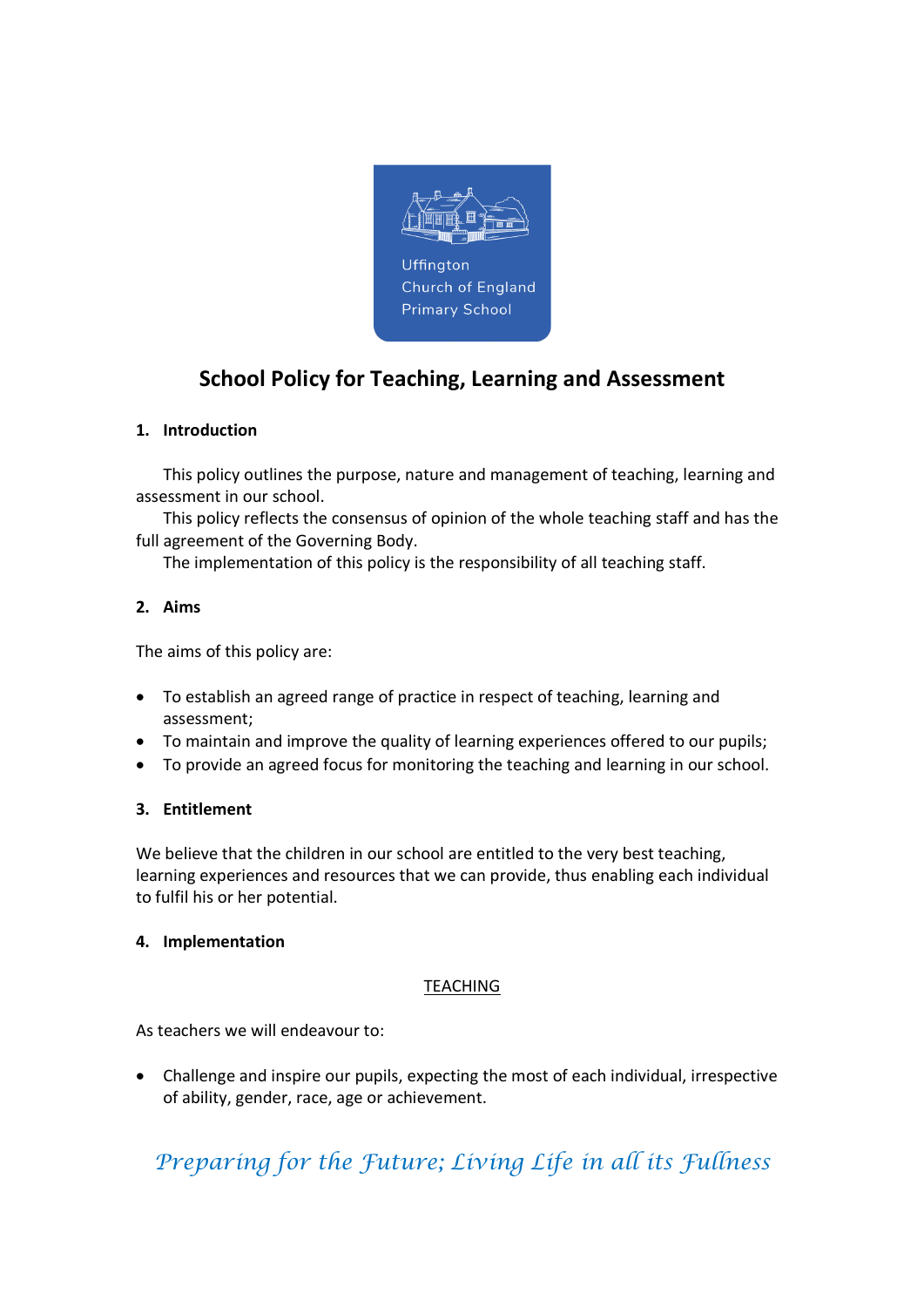- Maintain good discipline through mutual respect.
- Have a clear understanding of the skills, concepts and attitudes required for effective learning.
- Develop and maintain good subject knowledge and understanding of the school curriculum.
- Plan effective lessons, setting clear objectives which pupils understand and evaluating progress against desirable learning outcomes.
- Employ a range of teaching methods appropriate to the task and needs of the children.
- Devise challenging and differentiated learning tasks using stimulating resources.
- Use time, support staff and resources effectively.
- Identify and implement opportunities for the integration of the skills of English, Mathematics and IT into other areas of the curriculum.
- Ensure all children have opportunities to work as individuals, with a partner, as part of a small group and as a member of the class.
- Value and promote home-school links through the setting of relevant homework activities to reinforce and/or extend what has been taught in class.
- Assess children's learning within each lesson and plan for future progress.
- Help our pupils to understand what they are doing, how well they have done and how they can improve.
- Assess progress and achievement over longer periods of time and maintain effective records of that progress.
- Provide information to other members of staff in order to ensure continuity and progression between year groups.

### LEARNING

Our pupils will be given the opportunity to: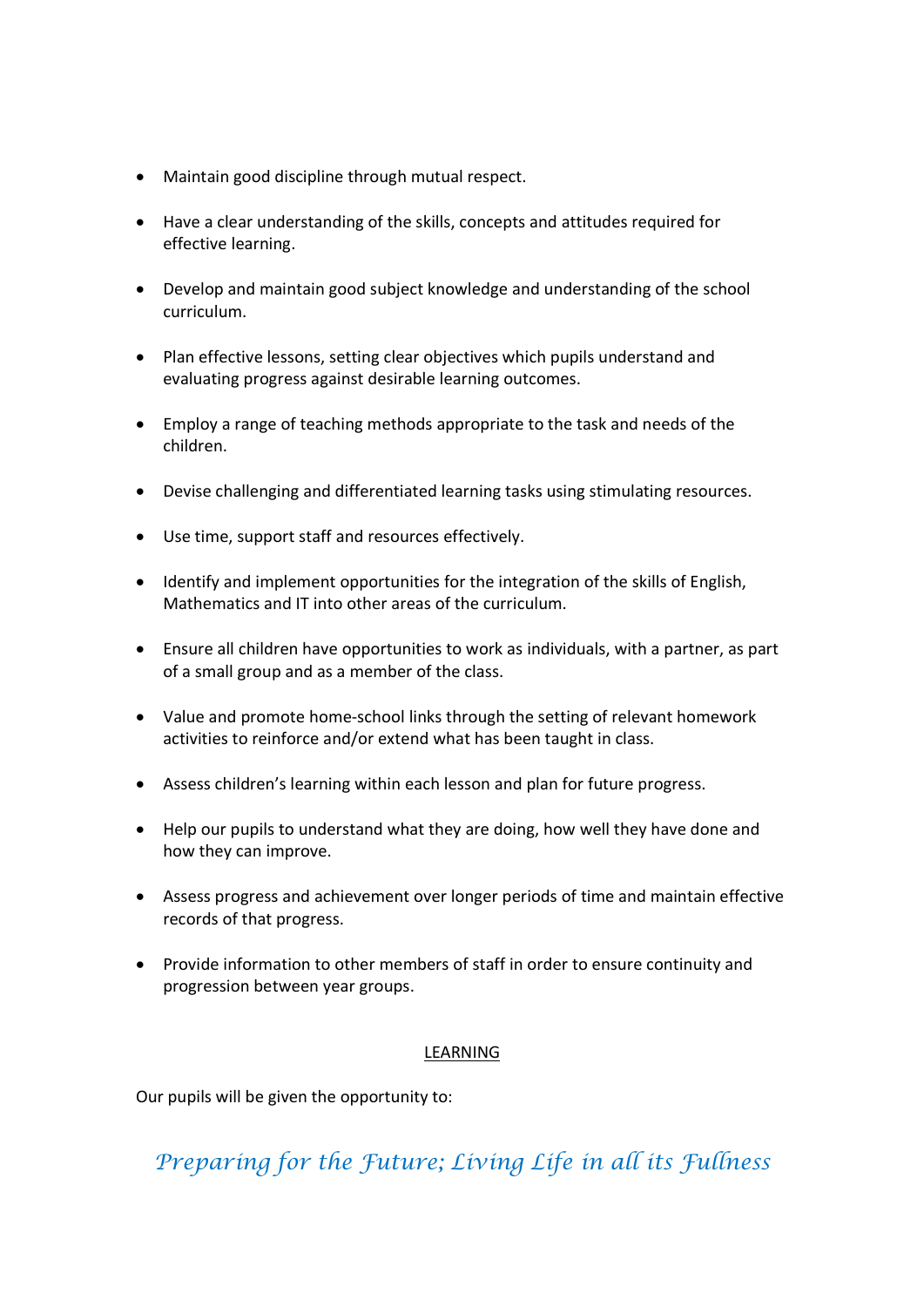- Engage in quality interaction with the teacher.
- Learn from first-hand experience and investigation.
- Learn as an individual and as part of a group.
- Practise and apply the knowledge, skills and concepts that have been taught.
- Develop the necessary skills to enable them to plan and organise their own learning, including working with sustained concentration and to a time limit.
- Develop a range of study skills to promote effective learning.
- Develop the necessary skills to select and use a range of appropriate tools and materials.
- Use IT as an aid to learning.
- Communicate their findings in different ways, producing work for a variety of audiences.

#### THE TEACHING AND LEARNING ENVIRONMENT

In our school we will:

- Develop and maintain a stimulating environment in which effective teaching and learning can take place.
- Develop and maintain a confident and positive atmosphere in which achievement flourishes.
- Provide an environment which gives opportunities for individual and co-operative learning.
- Use space and resources to best advantage.
- Provide the best possible resources for teaching and learning.
- Encourage everyone, both staff and pupils, to value and care for the school's resources.
- Ensure that resources are used and stored appropriately and are accessible to those that need them.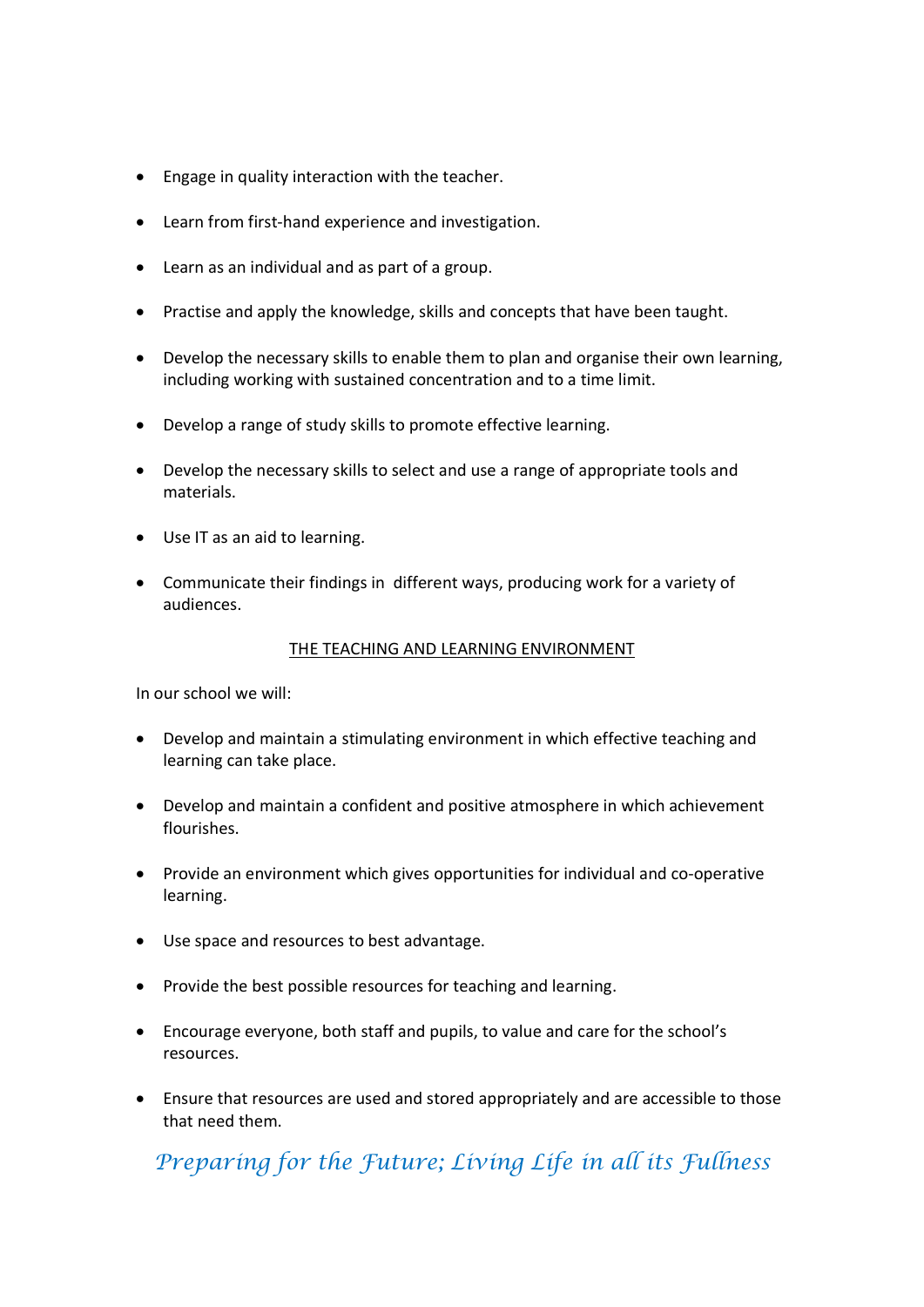Create interactive and stimulating displays which recognise the contribution and achievements of all children.

### ASSESSMENT IN OUR SCHOOL

Assessment takes many forms in our school with ongoing formative assessments taking place each day and summative assessments at the end of a unit of work, term or school year.

### THE PURPOSE OF ASSESSMENT

Assessment is carried out so that teachers can:

- assess what children know, understand and can apply to their work;
- plan learning opportunities that reflect the needs of all children;
- identify children who are falling behind and, in response, plan additional support to meet their needs;
- identify those children who are exceeding expectations and, in response, plan work to extend them further;
- communicate information on progress and attainment to parents and carers; and
- provide information about individual progress and attainment for use in data analysis which is, in turn, required for whole school development planning and accountability.

## FORMATIVE ASSESSMENT

The majority of the assessment in our school is formative – ongoing assessment that involves teachers observing and marking children's work in order to establish what they have achieved and next steps in learning. Children are also encouraged to reflect upon their learning and make age-appropriate self-assessments under the guidance of the teacher. We believe that formative assessment is essential in securing progress. Marking and feedback are carried out in line with the school's Marking and Feedback Policy.

### SUMMATIVE ASSESSMENT

Summative assessments in our school take the form of statutory tests, nationally standardised tests which serve as a benchmark for attainment and informal tasks and tests set by the class teacher.

## 5. Review

The Headteacher and staff will review this policy on a biennial basis. Any proposed major amendments will be presented to the Governors for discussion at the appropriate time.